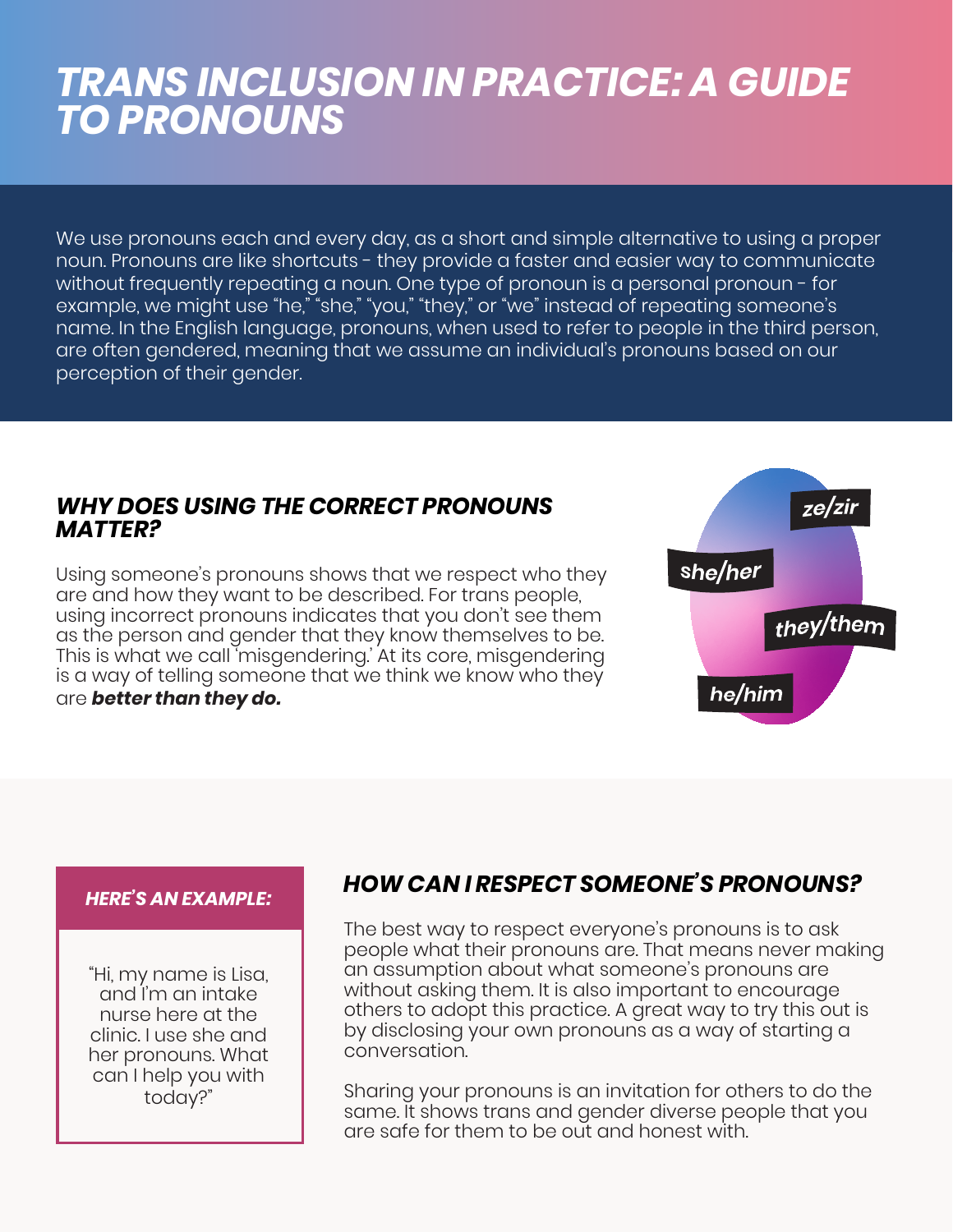#### *WHAT IF YOU DON'T KNOW AND DON'T HAVE AN OPPORTUNITY TO ASK?*

In this situation, using gender-neutral language is a good place to start. In using gender-neutral language, we avoid unintentionally using incorrectly gendered pronouns or terms.

Some gender-neutral terms or pronouns feel more difficult to use than others. If we're used to using "they" in a plural context, it can take time and effort to normalize using it to refer to individual people, and that's okay. Practice using "they" and "them" to refer to individual people, and it'll feel natural in no time.

#### *HERE'S AN EXAMPLE:*

"I think their name was Naomi, but I'm not sure what their pronouns are. They came in with their partner."



## *RESPECTING PRIVACY AND AUTONOMY*

Asking people for their pronouns, and disclosing your own, is an important part of creating a welcoming and inclusive environment. Nonetheless, it is important to be intentional about how and when we ask people their pronouns. Individuals should never be pressured to disclose pronouns, or put on the spot to do so in public spaces where they may not necessarily feel safe enough.

Asking people their pronouns is best done during private conversations, rather than in public spaces. If you do not know someone's pronouns, opt for gender-neutral options, like 'they' or 'them,' or stick to their name, until you have an opportunity to ask.

Some trans people may use different names and/or pronouns in different contexts. This is often due to safety considerations, and is particularly common for trans people who may not be 'out' publicly as trans.

Some trans people, for example, will be 'out' with their friends, but not with their family, and therefore may use two different sets of names and pronouns. In these scenarios, it is best to speak with the trans person in question to confirm which pronouns/name to use in different scenarios. Managing different names and pronouns may sound complicated - and indeed it can be - but is of the utmost importance to protect the privacy, confidentiality and safety of trans clients.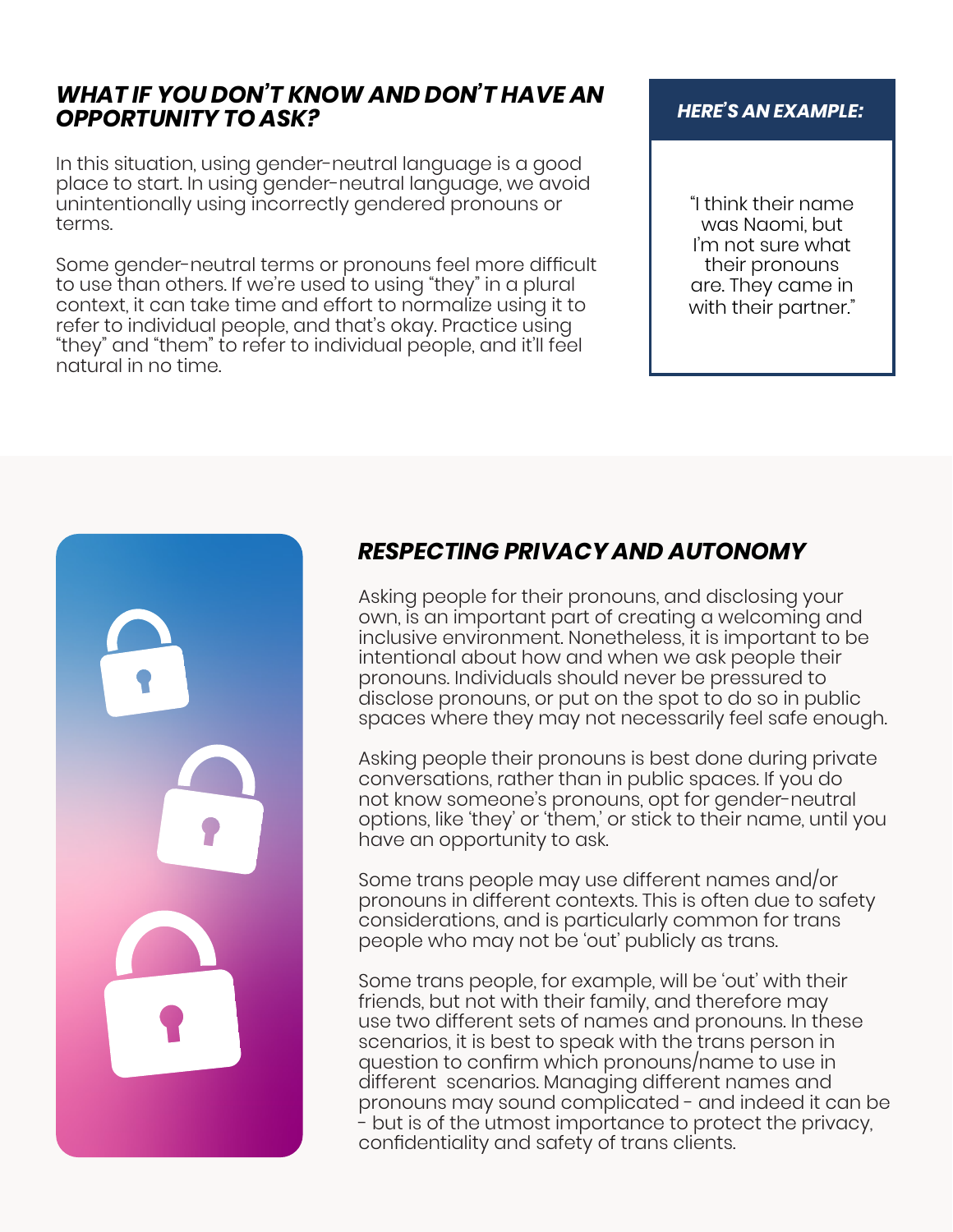# *EMBRACING DIVERSE PRONOUNS*

While 'he/him,' 'she/her' and 'they/them' are by far the most common pronouns, many trans people use other pronouns to describe themselves. These include new or 'neo' pronouns, like 'ze and zer,' or pronouns associated with different communities, cultures and languages. Regardless, all people deserve to have their pronouns respected, even if those pronouns are new to us. If you encounter new pronouns, practice them in your head or in front of a mirror until they become easier for you to remember and use.

It is also important to note that many people use multiple sets of pronouns. For example, an individual might use both 'she' and 'they' pronouns. In most cases, if individuals use multiple pronouns, you are welcome to use either, or both, at your discretion.



# *EMBRACING DIVERSE PRONOUNS*

In group contexts, adding pronouns to introductions is an important way to signal acceptance and inclusion of trans people. However, it is equally important to allow people to opt-out of disclosing their pronouns, if they so choose.

If you are hosting a meeting, you may prompt others to introduce themselves, using the following example:

> *"Hi everyone! My name is Mark. I use 'they' and 'he' pronouns, and I'm based in Ottawa. I'd like to invite everyone to introduce themselves, their names, where they're located, and, if they'd like, their pronouns."*

This approach models inclusive practices by inviting people to disclose their pronouns, without putting pressure on them to do so if they would prefer not to.